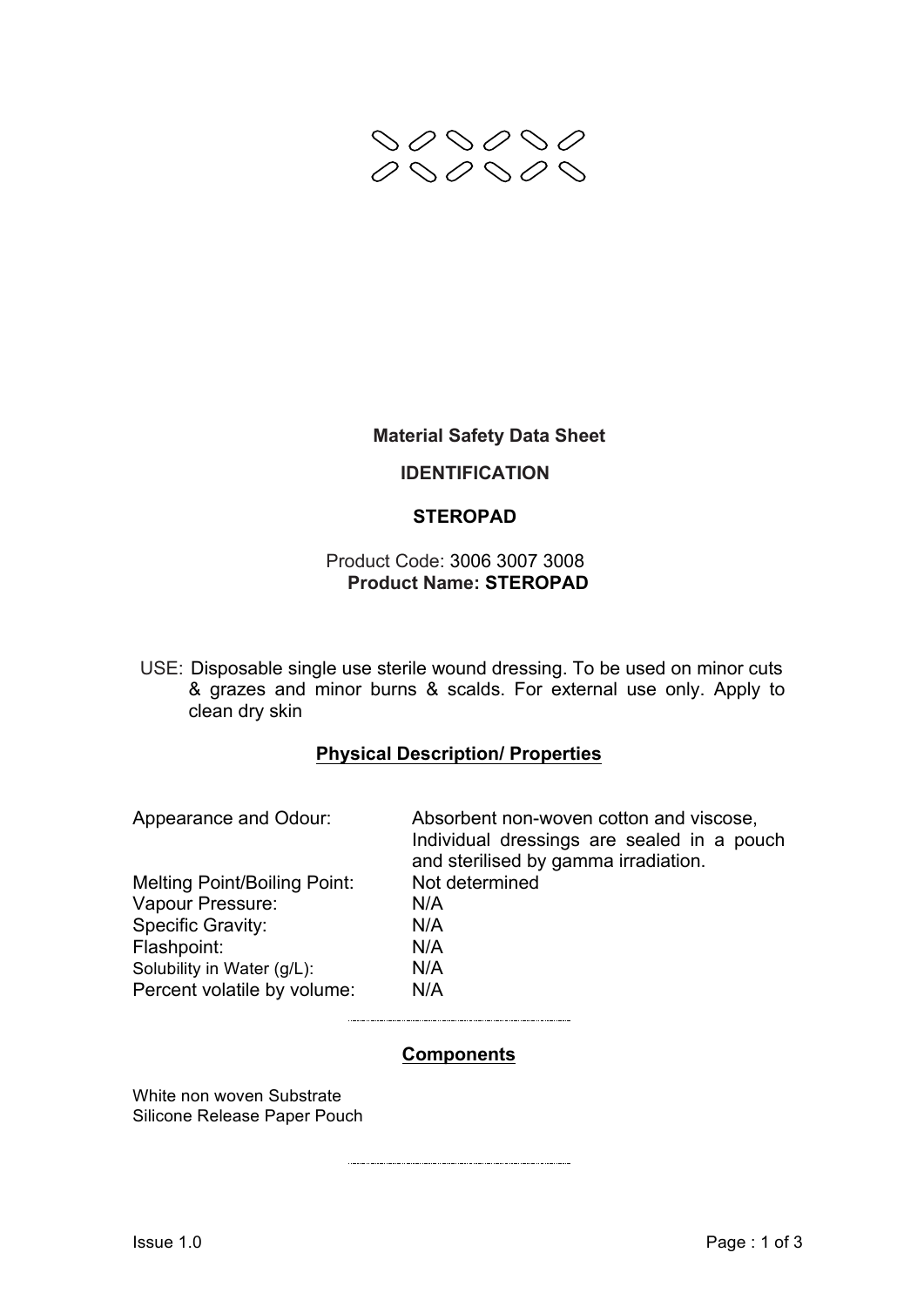# **Health Hazard Information**

Health Effects: **Acute** 

Eve: Not likely Inhaled: Not likely

Swallowed: Not a likely route of exposure. If swallowing did occur, it may cause gastrointestinal irritation, nausea and dizziness. Eye: Not a likely route of exposure. Skin: Prolonged skin contact or repeated exposure not likely to cause significant skin irritation unless there was a pre-existing skin disorder. Symptoms may include redness and itchiness. Inhaled: Not a likely route of exposure. Chronic: Not likely.

#### **First Aid**

Swallowed: In the unlikely event that a dressing was swallowed. Do not induce vomiting. Give water. Get medical attention. Skin: Skin: Wash thoroughly with soap and water. First-Aid facilities: Eye wash plus normal washroom facilities nearby. Advice to Doctor: Treat symptomatically.

### **Precaution For Use**

Flammability: The dressing is non-flammable. Packaging is a combustible solid.

## **Safe Handling Information**

| Storage and Transport:    | Store in a cool (25 C) dry place.                          |
|---------------------------|------------------------------------------------------------|
| Spills and Disposal:      | Sterility not guaranteed if wrapper is open or damaged     |
|                           | Dispose of in accordance with local waste regulations. May |
|                           | be incinerated in an approved facility.                    |
|                           | Used: Dressing may be required to be disposed of           |
|                           | in accordance with the local authority's infectious        |
|                           | waste requirements.                                        |
| Fire or Explosion hazard: | No fire or explosion hazard.                               |
| Packaging material:       | combustible solid.                                         |
|                           | Extinguishing Media: According to the surrounding          |
|                           | area. Any standard fire extinguisher may be used.          |